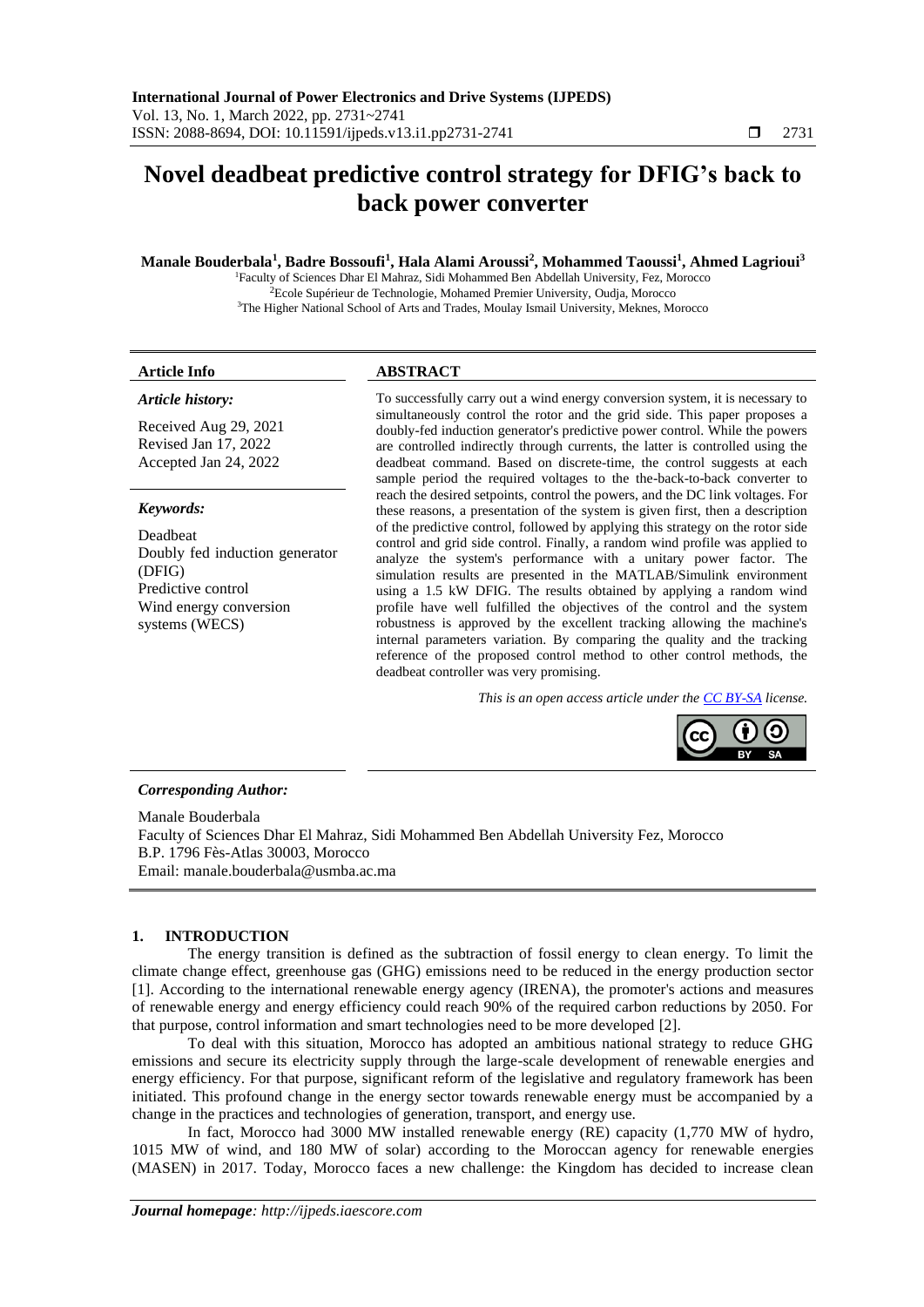energy in the electricity mix from 33% in 2017 to 42% by 2021 [2]. Within this framework, the Moroccan program for the development of wind energy falls within the framework of public/private partnerships or private projects of new wind farms, which will bring the installed electrical power of wind power to 2000 MW by the end of 2021.

In this context, this work aims to elaborate an optimal design of a wind power system. By looking at the literature, Kumar & al. proposed a review of the different wind turbine technologies and three kinds of wind systems were presented: Permanent magnet synchronous generator (PMSG), squirrel cage induction machine (SCIG), and doubly fed induction generator (DFIG) [3]. The most common promoters of the wind turbine industry, such as siemens Gamesa, Suzlon, and Enercon, commonly use DFIG with installed powers ranging from 1.5MW to 6MW to produce wind energy conversion systems (WECS). DFIG has the most significant average power capacity [4], thanks to its ability to generate power from both stator and rotor. This advantage came from its capacity to operate into two modes: sub synchronism and hyper synchronism, depending on wind speed [5] .

For practical, stable, and optimal energy production, active and reactive powers, currents, and voltages need to be controlled. Among the control strategies, vector control is used widely. To simplify the control, field-oriented control (FOC) was used to make DFIG similar to direct current (DC) via the proportional integrator (PI) regulator. Therefore, PI controllers have some drawbacks, such its limited performance under external disturbance [6]. To deal with this issue, other alternatives have been proposed. In [7] authors proposed adaptative backstepping control as an alternative to FOC. This control uses the Lyapunov function to ensure better system stability [8], [9]. Nevertheless, on the other hand, determining the Lyapunov function is complicated because it relies on experience and luck. Arrousi *et al*. [10], the authors suggested a detailed direct power control (DPC) study based on hysteresis comparators. DPC's main advantage is its independence from system parameters, and decoupling between system variables is no longer needed [11]. In [12] authors suggested sliding mode control. This technique deals very well with uncertainties and parameter variations to make the system more robust [13]. However, this latter is the origin of chattering phenomena [14].

On the other hand, predictive control is an effective control strategy for machines and converters as an alternative to FOC [15]. It is based on the system model, which can predict the behavior of controlled variables. It suggests an optimal control for each sampling interval. It is exceptionally efficient since it can manage the constraints, system states, and output variables [16]. However, some researchers in predictive control focused either on the rotor side control (RSC) [17] or the grid side control (GSC) aside [18]. Although to successfully carry out the system, it is necessary to control rotor and Grid Side simultaneously. In the interest of filling this gap, the deadbeat predictive controller is applied to control the RSC and the GSC of the DFIG. The main purpose of this control is to ensure a maximum of active power (tracking the shape of wind) with a unit power factor sinusoidal currents and voltages; with a normalized frequency and a low total harmonic distortion (THD) to be able to inject the produced electricity into the grid. This aim is supposed to be fully filed by ensuring the closest measured variables to the predictive ones that need to be applied to the back to back converters.

In order to apply the necessary voltages, rotor currents need to be controlled through the predictive regulator. The rotor side converter provides the voltages required to control the power exchanged between the stator and the grid. The grid side converter controls the bi-directional power exchange between the grid and the rotor by adjusting the Dc link and grid currents.

This paper aims to develop the predictive current control method for WECS. This method provides reference tracking of current and carries out power tracking by eliminating errors in each sampling period. It provides a faster dynamic response like conventional model predictive control methods. Besides, evaluating the switching state or voltage level, calculating the cost function, and selecting the weighting factor is not required. The developed control is designed to ensure optimal operation and improve the quality of energy produced by WECS through the combination of control between RSC and GSC and acting on the system performance and response time.

The introduction is presented in the first section of this article. The mathematical modelling of the wind energy conversion system is discussed in section 2. Section 3 introduces the deadbeat method and provides a detailed mathematical demonstration of the proposed control applied to RSC and GSC. The simulations results are presented and discussed in section 5; a performance's comparison is also provided with previous works. Finally, a conclusion is given in the last section.

#### **2. MATHEMATICAL MODELLING OF THE SYSTEM**

The WECS system is composed of a turbine linked to DFIG via a gearbox to adjust the speed. The stator is connected directly to the grid. Therefore, the rotor is linked to the grid by the back-to-back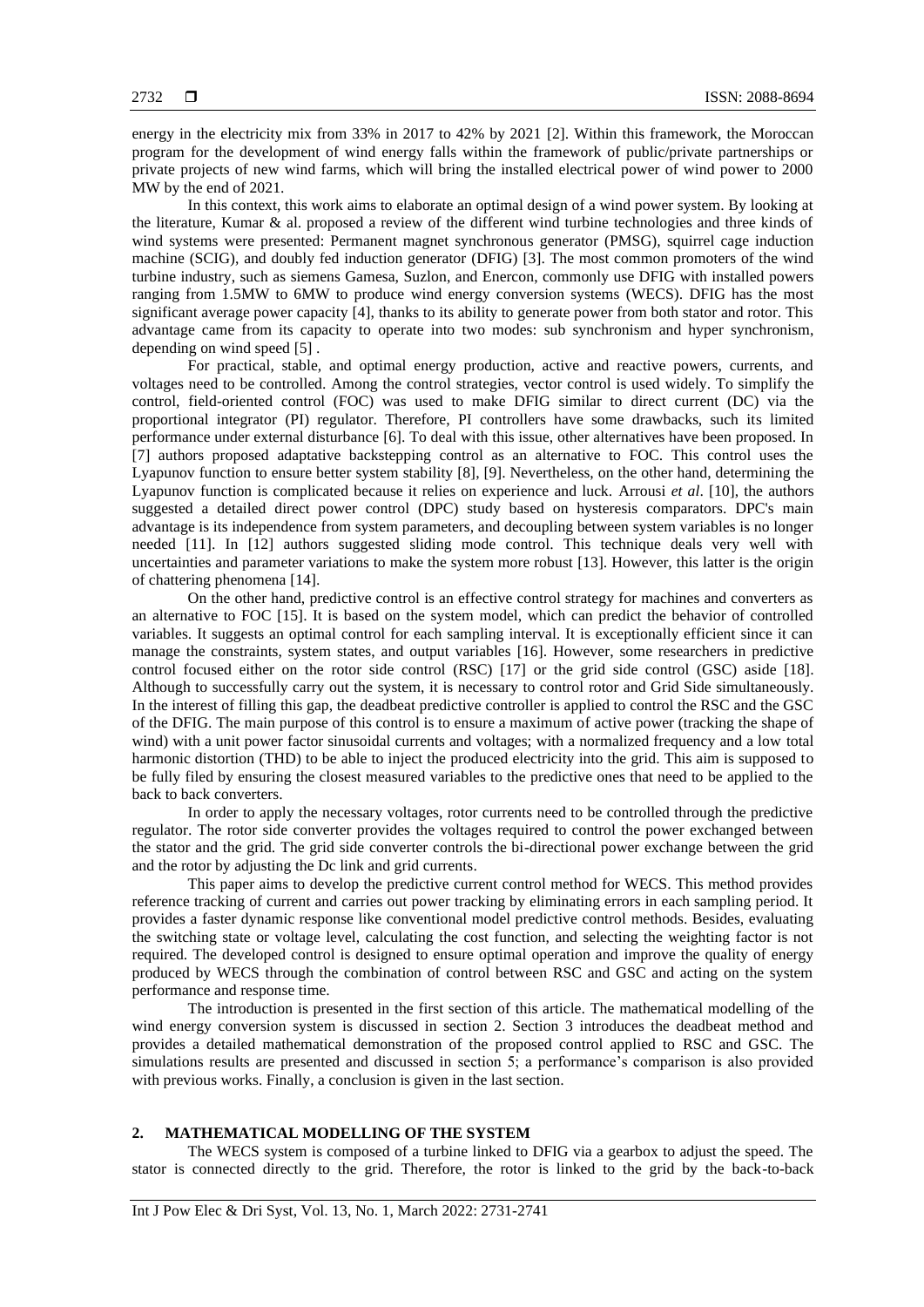converters. This latter has the task of applying the control to the system. WECS system consists of producing electrical energy from the wind. The power of the wind (Pv) produced by a turbine depends on three parameters: air density (ρ), wind speed (V), and the area swept by the blades. The power recoverable by a wind turbine is proportional to the surface swept by its rotor  $(S)$  and the cube of the wind speed [19], [20].

$$
P_v = \frac{\rho S_v v^3}{2} \tag{1}
$$

The DFIG stator is linked directly to the grid, while its rotor is linked via a back-to-back converter. Based on the DFIG space vector model, the mathematical model of the DFIG is expressed in the (d-q) reference frame as follows [21], [22] . Where, R, L refers respectively to Resistance and Inductance (machine's parameter). The indicators s and r refer to stator and rotor. The voltages in the referential (d, q):

$$
V_{sd} = R_s \cdot I_{sd} + \frac{d\varphi_{sd}}{dt} - \varphi_{sq} \cdot \omega_s \tag{2}
$$

$$
V_{sq} = R_s \cdot I_{sq} + \frac{d\varphi_{sq}}{dt} + \varphi_{sd} \cdot \omega_s \tag{3}
$$

$$
V_{\rm rd} = R_{\rm r} I_{\rm rd} + \frac{d\varphi_{\rm rd}}{dt} - \varphi_{\rm rq} . \omega_{\rm r}
$$
 (4)

$$
V_{rq} = R_r I_{rq} + \frac{d\varphi_{rq}}{dt} + \varphi_{rd}.\omega_r
$$
\n(5)

The fluxes in the referential (d, q):

$$
\varphi_{\rm sd} = L_{\rm s} I_{\rm sd} + L_{\rm M} I_{\rm rd} \tag{6}
$$

$$
\Phi_{\text{sq}} = L_{\text{s}} \cdot I_{\text{sq}} + L_{\text{M}} \cdot I_{\text{rq}} \tag{7}
$$

$$
\varphi_{\rm rd} = L_{\rm r} \cdot I_{\rm rd} + L_{\rm M} \cdot I_{\rm sd} \tag{8}
$$

$$
\varphi_{rq} = L_r I_{rq} + L_M I_{sq} \tag{9}
$$

The active and reactive powers:

$$
P_s = V_{sd} \cdot I_{sd} + V_{sq} \cdot I_{sq} \tag{10}
$$

$$
Q_s = V_{sq} I_{sd} - V_{sd} I_{sq} \tag{11}
$$

$$
P_r = V_{\rm rd} \cdot I_{\rm rd} + V_{\rm rq} \cdot I_{\rm rq}
$$
 (12)

$$
Q_r = V_{rq} I_{rd} - V_{rd} I_{rq}
$$
\n(13)

The power converter is an essential component for controlling the WECS. It is composed of two converters (AC/DC/AC) linked by a DC bus. Its function is to regulate the DFIG's powers and currents, then provide the optimal active power and unit power factor to the grid [23], [24], [25].

#### **3. DEADBEAT STRATEGY**

For a specific control variable, predictive control uses the system model to anticipate future process behavior then achieve optimal action based on predefined optimization criteria. This strategy identifies the appropriate control variables that cancel the error between the control variable and the reference input [18]. In general, the continuous representation of a system is presented as [26], [27]:

$$
\begin{cases}\n\bar{x}(t) = A\bar{x}(t) + B\bar{u}(t) + G\bar{w}(t) \\
\bar{y}(t) = C\bar{x}(t)\n\end{cases}
$$
\n(14)

x (t) represents the stator vector to be controlled (e.g. voltage, flux, speed, current, torque, power…) u (t), y(t) represents input and output vectors, respectively (e.g. voltage, current, torque.)

*Novel deadbeat predictive control strategy for DFIG's back to back power converter (Manale Bouderbala)*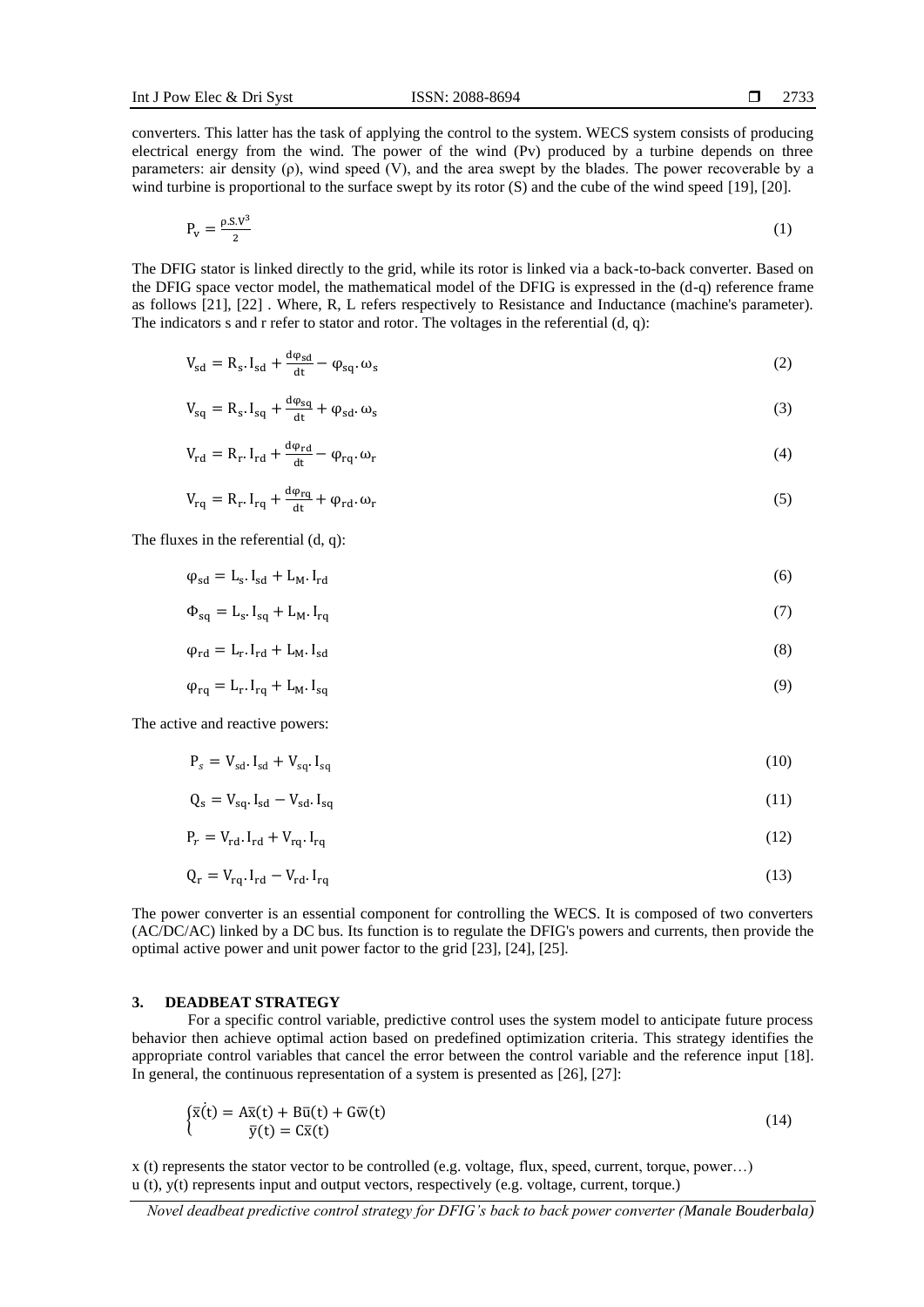w (t) perturbation

A, B, G are n\*n matrices and C Identity matrix

The representation of the system in the discrete-time is necessary to know the behavior of the system. It is written as [28]:

$$
\bar{x_{k+1}} = \tilde{A}\bar{x}(k) + \tilde{B}\bar{u}(k) + \tilde{G}\bar{w}(k)
$$
\n(15)

This discretization is obtained by making the following transformation:

$$
\widetilde{A} = e^{AT} = I + AT, \widetilde{B} = \int_0^T e^{AT} B d\tau = BT, \widetilde{G} = \int_0^T e^{AT} G d\tau = GT \tag{16}
$$

To obtain the deadbeat control, the reference is set equal to the next sampling instant:

$$
\bar{x}_{k+1} = x_{ref} \tag{17}
$$

The (18) is obtained by injecting (17) in (15):

$$
\bar{u}(k) = \tilde{B}^{-1} \cdot \bar{x}_{ref} - \tilde{A} \cdot \tilde{B}^{-1} \cdot \bar{x}(k) - \tilde{B}^{-1} \cdot \tilde{G} \cdot \bar{w}_d(k)
$$
\n(18)

The deadbeat control method operates under a high proportional controller gain. On the other hand, resulted power must track the reference by ensuring a steady-state null error. The input corrector can be written as (19):

$$
\bar{u}(k) = F(\bar{x}_{k+1} - \bar{x})\tag{19}
$$

Where F is the gain matrix.

The requisite input is determined using the following formula:

$$
\bar{u}(k) = \tilde{B}^{-1} \cdot \tilde{A}^{-1} \left[ \tilde{A}^{-1} \cdot \bar{x}_{ref} - \bar{x}(k) \right] - \tilde{B}^{-1} \cdot \tilde{G} \cdot \bar{w}_d(k)
$$
\n(20)

#### **3.1. Rotor side control**

By adjusting the rotor currents (Ird and Irq) through the predictive regulator, the rotor side converter (RSC) provides the voltages required (Vr) to control both Ps and Qs [29]. Vector control is applied to ensure decoupling between direct and quadrature components [30]. Therefore, the stator flux vector is aligned with the d axe. As results, the flux and voltage equations become:

$$
\varphi_{sq} = 0, \ \varphi_{sd} = \varphi_s \tag{21}
$$

$$
V_{sd} = 0, V_{sq} = \varphi_{sd}.\omega_s \tag{22}
$$

In (23) and (24) are obtained by injecting (8) and (9) into (4) and (5) respectively.

$$
V_{\rm rd} = R_{\rm r}. I_{\rm rd} - L_{\rm r}. \omega_{\rm r}. I_{\rm rq} + \sigma. \frac{dI_{\rm rd}}{dt} - L_{\rm M}. \omega_{\rm r}. I_{\rm sq}
$$
 (23)

$$
V_{rq} = R_r I_{rq} - L_r \omega_r I_{rd} + \sigma \frac{dl_{rq}}{dt} + L_M \omega_r I_{sd}
$$
\n(24)

Using the previous equation, a state-space representation is given by the:

$$
\begin{bmatrix} \frac{dI_{rd}}{dt} \\ \frac{dI_{rq}}{dt} \end{bmatrix} = \begin{bmatrix} \frac{R_r}{\sigma_{r}} & \frac{\omega_r}{\sigma} \\ \frac{-\omega_r}{\sigma} & \frac{-R_r}{\sigma_{r}} \end{bmatrix} * \begin{bmatrix} I_{rd} \\ I_{rq} \end{bmatrix} + \begin{bmatrix} \frac{1}{\sigma_{r}} & 0 \\ 0 & \frac{1}{\sigma_{r}} \end{bmatrix} * \begin{bmatrix} V_{rd} \\ V_{rq} \end{bmatrix} + \begin{bmatrix} 0 & \frac{\omega_r L_M}{\sigma_{r}} \\ -\frac{\omega_r L_M}{\sigma_{r}} & 0 \end{bmatrix} * \begin{bmatrix} I_{sd} \\ I_{sq} \end{bmatrix}
$$
(25)

with:  $\sigma = 1 - \frac{L_M^2}{L_M}$  $L_S.L_r$ 

By applying (14) on the system parameters, the rotor currents can be discretized as: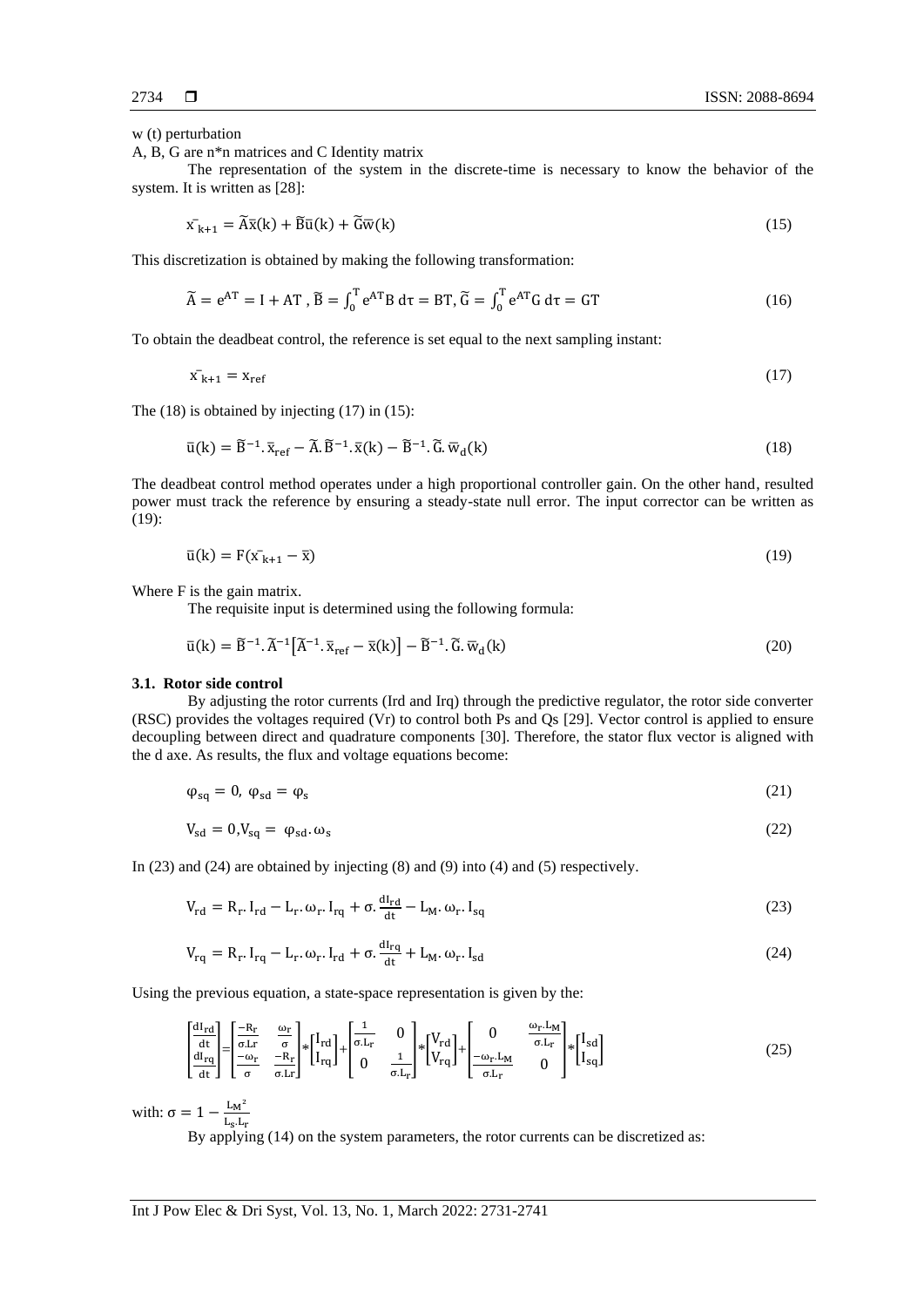$$
\Box 2735
$$

$$
\widetilde{A}_{r} = \begin{bmatrix} 1 - \frac{R_{r} \cdot T}{\sigma L_{r}} & \frac{\omega_{r} \cdot T}{\sigma} \\ -\frac{\omega_{r} \cdot T}{\sigma} & 1 - \frac{R_{r} \cdot T}{\sigma L_{r}} \end{bmatrix} \widetilde{B}_{r} = \begin{bmatrix} \frac{T}{\sigma L_{r}} & 0 \\ 0 & \frac{T}{\sigma L_{r}} \end{bmatrix} \widetilde{G}_{r} = \begin{bmatrix} 0 & \frac{\omega_{r} L_{M} \cdot T}{\sigma L_{r}} \\ -\frac{\omega_{r} L_{M} \cdot T}{\sigma L_{r}} & 0 \end{bmatrix}
$$
(26)

The resulting rotor voltages equations can be expressed as:

$$
V_{rd}(k) = \frac{\sigma L_r}{T} (I_{rd}(k+1) - I_{rd}(k)) + R_r I_{rd}(k) - L_r \omega_r I_{rq}(k) - L_M \omega_r I_{sq}(k)
$$
 (27)

$$
V_{rq}(k) = \frac{\sigma L_r}{T} \Big( I_{rq}(k+1) - I_{rq}(k) \Big) + R_r I_{rq}(k) + L_r \omega_r I_{rd}(k) + L_M \omega_r I_{sd}(k) \tag{28}
$$

It can be seen from (27) and (28) that this control method handles the machine variables, including the stator currents.

$$
P_s = -\frac{3}{2} \cdot \frac{L_M}{\varphi_{sd}} \cdot V_s \cdot I_{rq} \tag{29}
$$

$$
Q_s = -\frac{3}{2} \cdot V_s \left(\frac{\varphi_{sd}}{L_s} - \frac{L_M}{L_s} \cdot I_{rd}\right) \tag{30}
$$

Considering the assumption of (17), the current references (Ird ref and Irq ref) are set equal to the currents at the next sampling time  $Ird(k+1)$  and  $Irq(k+1)$  respectively. The  $Irq\_ref$  and  $Ird\_ref$  are expressed as:

$$
I_{rq\_ref} = -\frac{2}{3} \cdot \frac{P_{ref} L_s}{V_s L_M}
$$
(31)

$$
I_{rd\_ref} = -\frac{2}{3} \cdot \frac{Q_{ref} L_S}{V_S L_M} + \frac{\varphi_S}{L_M}
$$
(32)

#### **3.2. Grid side control**

By controlling the grid currents Igd and Igq through the predictive regulator, the grid side converter (GSC) provides the voltages required (Vf) allowing the control of the active power bi-directionally exchanged between the rotor and the grid. The power factor and the DC bus voltage are controlled as well. By orienting the grid voltage (Vg) along the q axis, Vgd is set equal to zero Vgd=0 & Vgq=Vg. The voltages exchanged between the Grid supply and Grid side converter in the continuous dq frame become:

$$
V_{fd} = R_f I_{gd} + L_f \frac{dl_{gd}}{dt} - L_f \omega_s I_{gq}
$$
\n(33)

$$
V_{fq} = V_{gq} + R_f I_{gq} + L_f \frac{dl_{gq}}{dt} + L_f \omega_s I_{gd}
$$
\n(34)

Using the previous equation, state-space representation is given by the:

$$
\begin{bmatrix} \frac{dI_{gd}}{dt} \\ \frac{dI_{gq}}{dt} \end{bmatrix} = \begin{bmatrix} -R_f & \omega_s \\ L_f & \omega_s \\ \omega_s & \frac{-R_f}{L_f} \end{bmatrix} * \begin{bmatrix} I_{gd} \\ I_{gq} \end{bmatrix} + \frac{1}{L_f} * \begin{bmatrix} V_{fd} \\ V_{fq} \end{bmatrix} + \begin{bmatrix} 0 & 0 \\ 0 & \frac{-1}{L_f} \end{bmatrix} * \begin{bmatrix} V_{gd} \\ V_{gq} \end{bmatrix}
$$
(35)

By applying (14) on the system parameters, the filter current can be discretized as:

$$
\overline{I}_{g(d,q)}(k+1) = \widetilde{A}_g \cdot \overline{I}_{g(d,q)}(k) + \widetilde{B}_g \cdot \overline{V}_{f(d,q)}(k) + \widetilde{G}_g \cdot \overline{V}_{g(d,q)}(k)
$$
\n(36)

The following discrete-time parameters are obtained by applying the required transformations given in (16)

$$
\widetilde{A}_g = \begin{bmatrix} 1 - \frac{R_f \cdot T}{L_f} & -\omega_s \cdot T \\ -\omega_s \cdot T & 1 - \frac{R_f \cdot T}{L_f} \end{bmatrix} \widetilde{B}_g = \begin{bmatrix} \frac{T}{L_f} & 0 \\ 0 & \frac{T}{L_f} \end{bmatrix} \widetilde{G}_g = \begin{bmatrix} 0 & 0 \\ 0 & \frac{-T}{L_f} \end{bmatrix}
$$

The resulting voltages equations can be expressed as: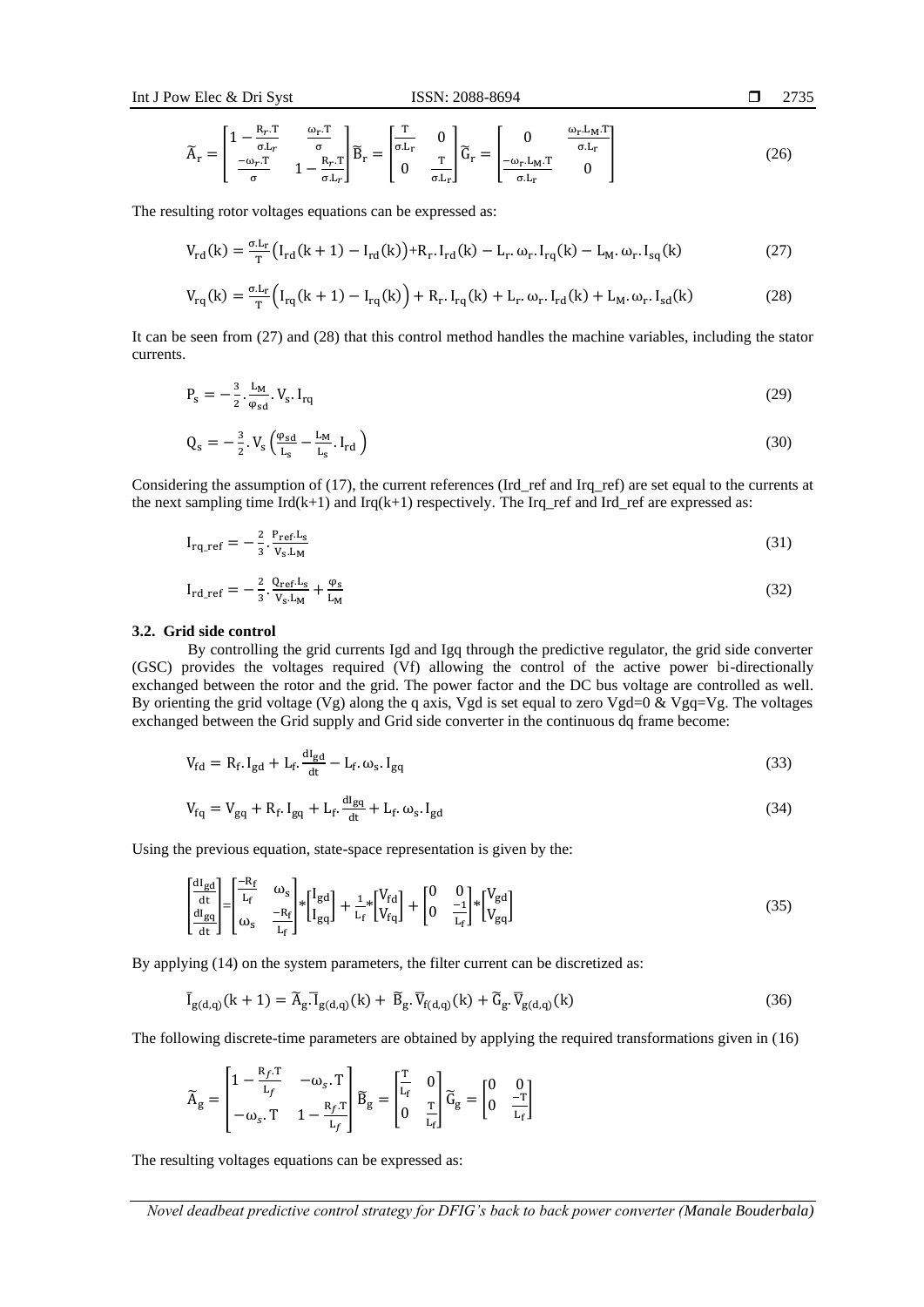$$
V_{\text{fd}}(k) = \frac{L_f}{T} \Big( I_{\text{gd}}(k+1) - I_{\text{gd}}(k) \Big) + R_f \cdot I_{\text{gd}}(k) - L_f \cdot \omega_s \cdot I_{\text{gq}}(k) \tag{37}
$$

$$
V_{fq}(k) = \frac{L_f}{T} \Big( I_{gq}(k+1) - I_{gq}(k) \Big) + R_f I_{gq}(k) + L_f \omega_s I_{gd}(k) + V_{gq}(k) \tag{38}
$$

Considering the prediction variables  $Igd(k+1)$  and  $Igq(k+1)$  represent the grid reference currents Igd\_ref and Igq\_ref respectively. And based on the vectorial approach used and the grid power expressions, the reference grid currents are given by:

$$
I_{gq\_ref} = \frac{P_{gr}^{ref}}{V_{gq}}
$$
 (39)

$$
I_{gd\_ref} = \frac{Q_{g\_ref}}{V_{gq}}
$$
 (40)

The current Igd\_ref is obtained directly from Qg\_ref while the current Igq\_ref is obtained by controlling the DC link voltage. Figure 1 shows the whole system with the control principle.



Figure 1*.* Deadbeat control applied to WECS

### **4. RESULTS AND DISCUSSION**

In order to test and validate the control developed previously, some tests have been performed. First of all, a random wind profile with a zero reactive power setpoint is applied to the system. Figure 2 shows the wind profile used, which has an average value of 8m/s, while Figure 3 shows the electromagnetic torque that varies inversely with the wind profile. Figure 4 and Figure 5 show the active and reactive stator powers.

It is clear that the decoupling of these two powers is assured. The wind profile has the same inverse form as the active power, which follows its reference with a 20W error and a response time of 0.6s. The fact that the equipment is in generator mode explains the negative figure of active power. The reactive power follows its reference with a response time of 0.4s and a deviation of (5Var). Figure 6 illustrates the quadrature rotor current. It is shaped like the inverse of active power as shown in Figure 2. Ps changes linearly with Irq through the negative coefficient indicated in (31) therefore this result was expected. Figure 7 illustrates the direct rotor current. Since Qref is set to zero and the remaining constant ratio s/Lm (32) is equal to 5A, it has a constant value of about 5A. Rotor quadrature and direct current errors were found to be fewer than 0.025A. This little error proves that they effectively reached their references.

As the current is the power picture, Figure 8 depicts stator currents with an inverse form matching to the wind profile. While the profile fluctuates, the currents maintain a sinusoidal form with a period of 0.02s,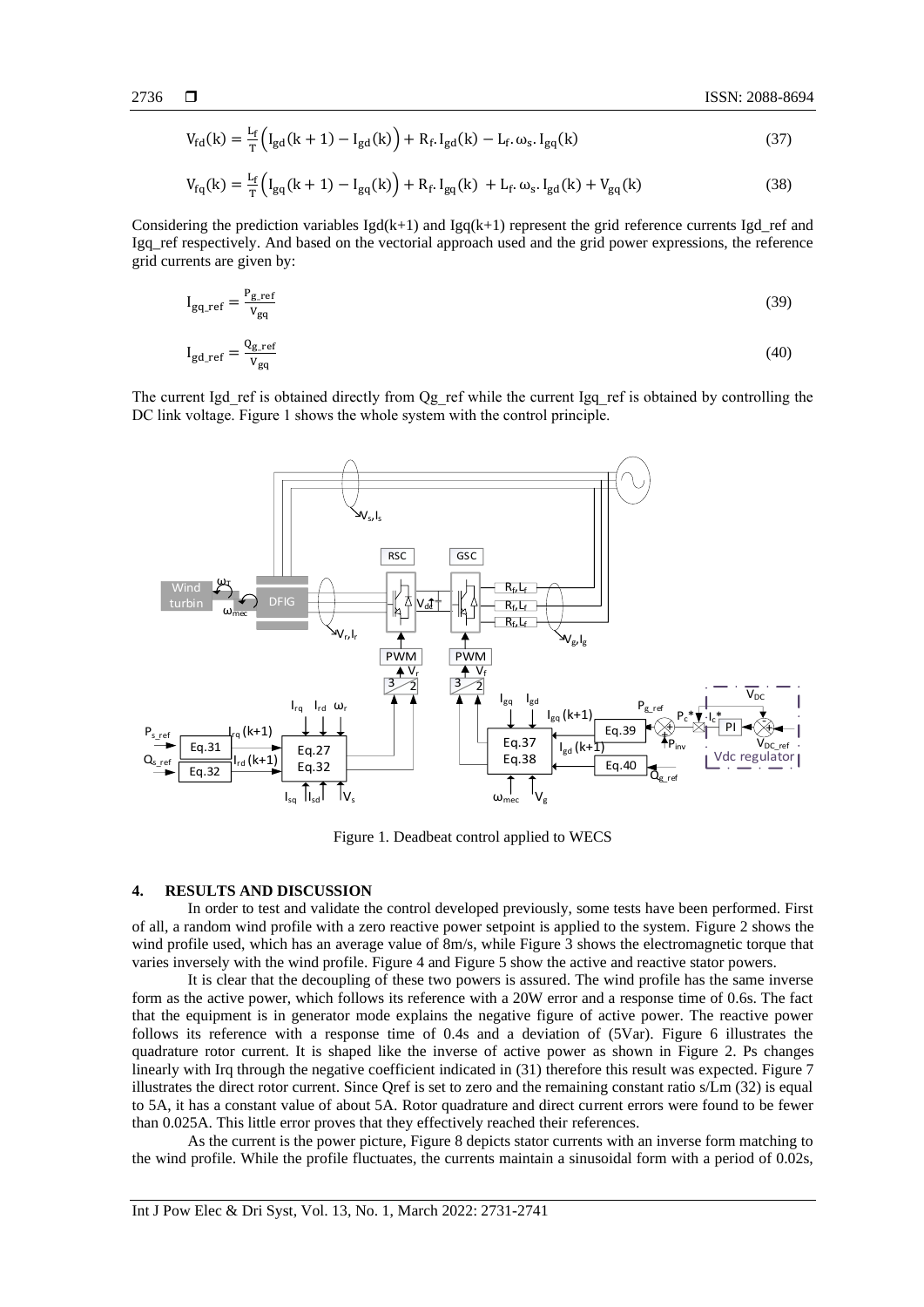providing a frequency equal to the grid frequency of 50hz. The normalized value of THD must be less than 5% to have acceptable quality power. In this investigation, the THD was less than 0.27 percent as shown in Figure 9, indicating good power quality. Figure 10 depicts the rotor current profile, which fluctuates sinusoidally and proportionately with the electromagnetic torque. From  $t=6s$  to  $t=8s$ , the current form transitions: the generator switches from subsynchronism to hypersynchronism mode. Concerning VDC response, it can be seen in Figure 11 that Dc link voltages need 0.18s to reach the constant reference value of 600V. An overshoot of 8.3% explains the VDC peak.

On the other hand, the grid active and reactive powers are illustrated in Figure 12 and Figure 13, respectively. The Pg has the same shape as the Ps profile, and Qg profile has the same shape as the Qs profile. As for the Ig, Figure 14 shows that the currents grid has the same sinusoidal shape and the same period as Is. These results testified in the interest of controlling RSC and GSC simultaneously tracking the shape of the wind to inject the produced electricity into the grid. As shown in Figure 15, the voltage and current of one phase of the grid are sinusoidal with the same period of 0.02s in phase opposition, ensuring the unit power factor.

To test and verify the control's robustness and performance, the ability of Ps to track the reference needs to be checked. A step has been applied as a reference, while stator and rotor resistances have been changed from Resistance/2 to Resistance\*2. As shown in Figures 16 and Figure 17 can be seen that the tracking is still ensured despite the slight increase of the oscillations. A comparison of results between the developed control and other recent studies is shown in the Table 1. It should be mentioned that they do not refer to the same conditions since it is very difficult to find several works done under the same conditions. Although the response time is slightly higher than the response time proposed by [8], the biggest advantage of the deadbeat control is the significant reduction of the tracking error, and the error was reduced by 65% compared to the BSC and 87% compared to the FOC. Comparing the THD of this study with [31] and [12], it is remarkable that the THD has been reduced in a very significant way for the four types of controls proposed. All this leads, the Deadbeat controller proposes the best produced energy in terms of performance, robustness and quality.





1000

120

 $140$ 

10

17 18

15

 $time(s)$ 

19

 $20$ 

20

25

30

 $100$ 

1200

 $0.6$ 

5

 $-500$ 

Ps(w)

 $-150$ 

 $-2000$ 

Ps mes

Ps ref



Figure 2. Wind speed (m/s) Figure 3. Electromagnetic torque (N.m)



Figure 4. Stator active power (W) Figure 5. Stator reactive power (Var)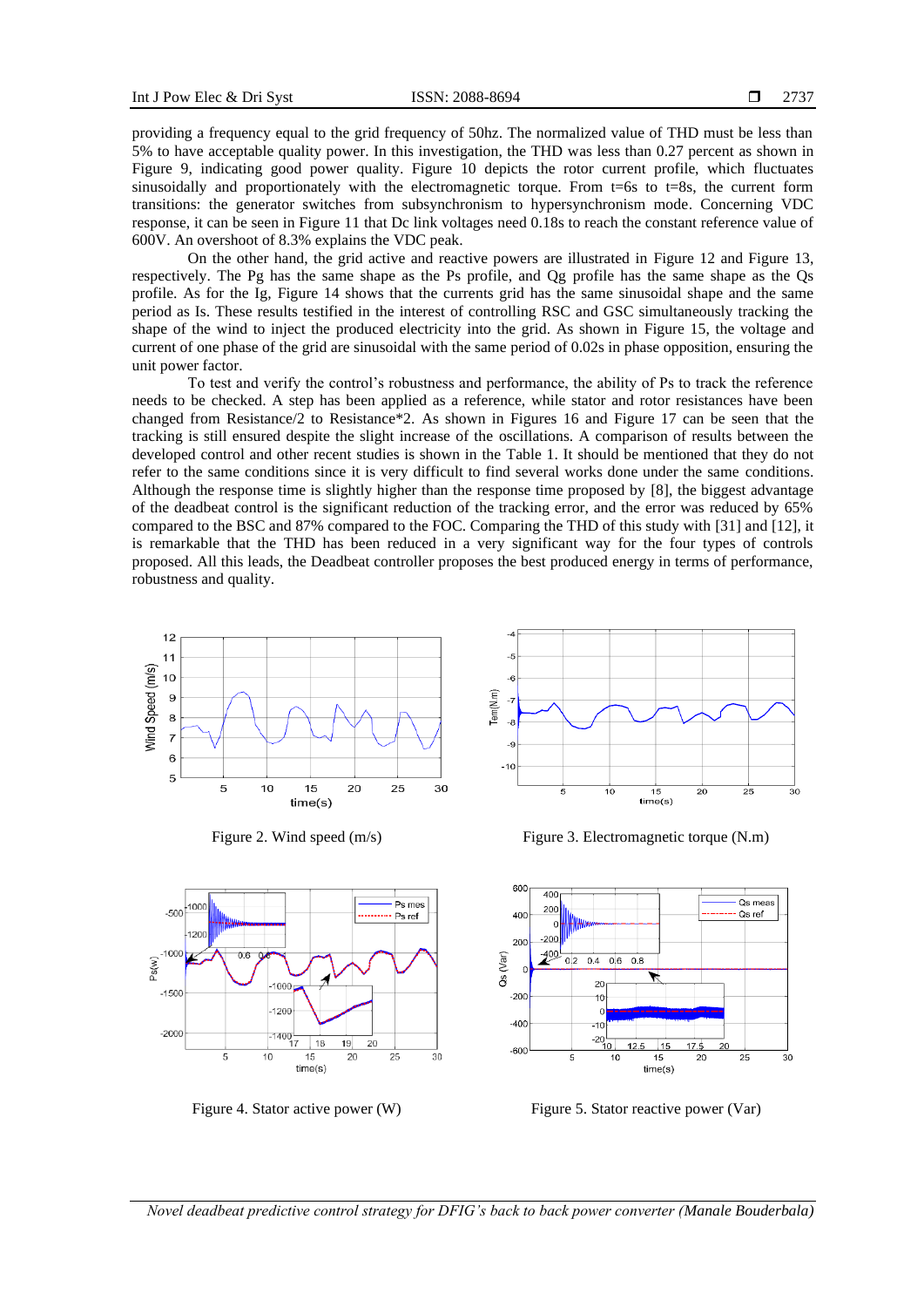<sub>3</sub>

2



Figure 6. Rotor quadrature current (A) Figure 7. Rotor direct current (A)







Figure 8. Stator currents (A) Figure 9. Stator currents THD









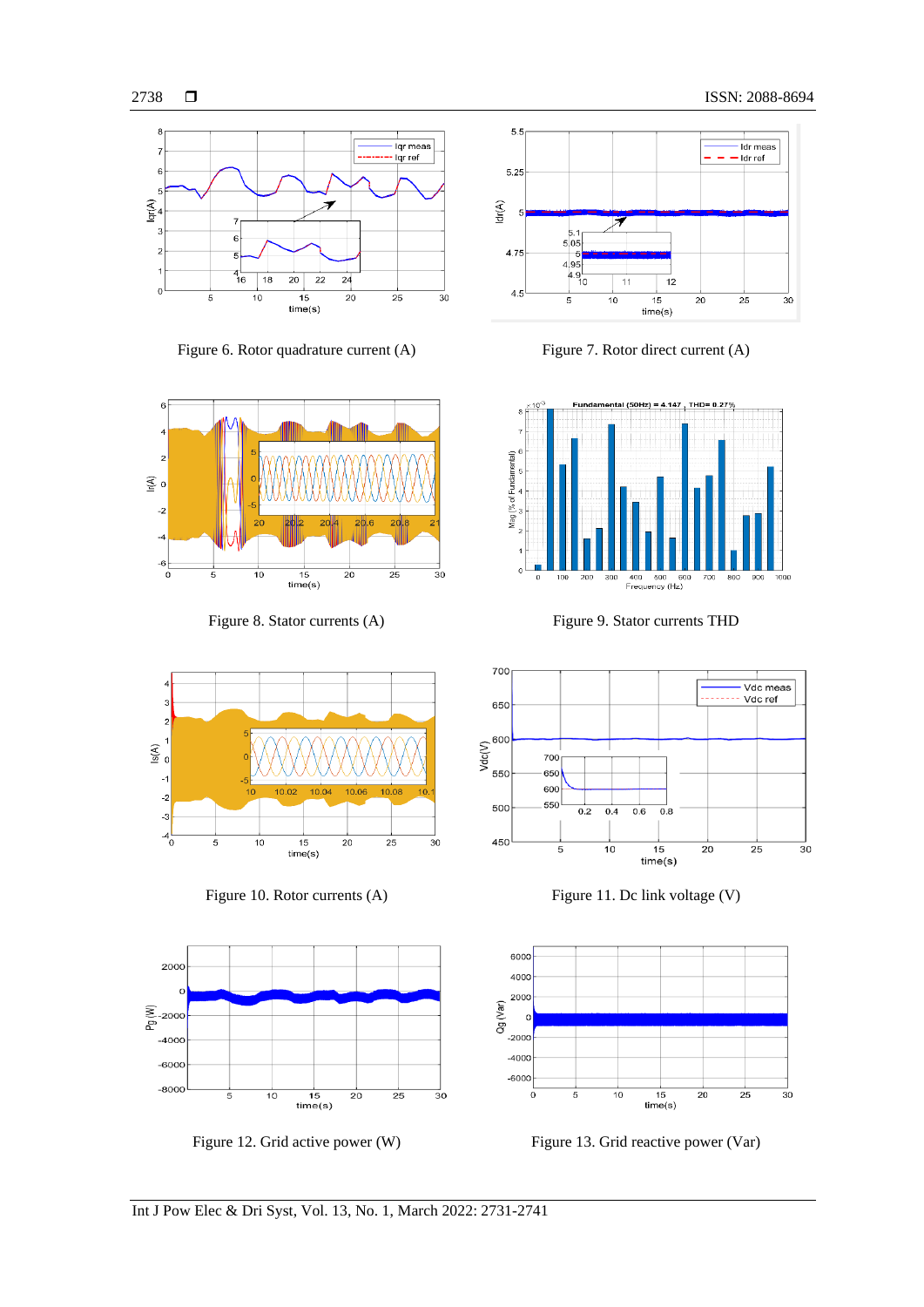









Figure 16. Stator active power by varying Rs Figure 17. Stator active power by varying Rr

| Table 1. Performance's comparison |                      |                   |               |         |
|-----------------------------------|----------------------|-------------------|---------------|---------|
| Ref                               | Control method       | Response time (s) | Error $(\% )$ | THD (%) |
| [8]                               | Backstepping         | 0.3               | 1.17          |         |
|                                   | Vector control       | 0.8               | 3.3184        |         |
| [31]                              | Direct Power Control | ٠                 |               | 5.17    |
|                                   | Vector control       | -                 |               | 5.95    |
| [12]                              | Backstepping         |                   |               | 2.36    |
|                                   | Sliding mode         |                   |               | 3.99    |
| [14]                              | Sliding mode         | -                 |               | 2.98    |
|                                   | Deadbeat controller  | 0.4               | 04            | 0.27    |

#### **5. CONCLUSION**

The predictive power regulation of a doubly-fed induction generator was examined. The deadbeat command was designed to control the powers systems through the currents. The deadbeat control recommended the appropriate voltages to the back-to-back converter at each sample period based on discretetime to achieve the required set-points, control the powers and the DC link voltages. To guarantee decoupling between the two components, axes d, and q, field-oriented control was used. For these goals, the system was provided initially, followed by a discussion of the deadbeat predictive control approach, and finally, applying this strategy to rotor and grid side control. With a unitary power factor, a random wind profile was utilized to examine the system's performance. Using a 1.5 kW Doubly Fed Induction Generator, the simulation results are shown in the MATLAB/Simulink environment.

With the use of a random wind profile, the results produced have met the control and system objectives by assuring good reference tracking; they have also met the normalization standards, yielding a THD of 0.27 percent and a frequency of 50 hertz. The excellent tracking that allows the machine's internal characteristics to vary attests to the control's durability. The deadbeat controller was found to be quite promising as compared to other control systems in terms of quality and tracking reference. Once these results in the MATLAB software are produced, as a perspective, the application of these commands on the test bench is conceivable.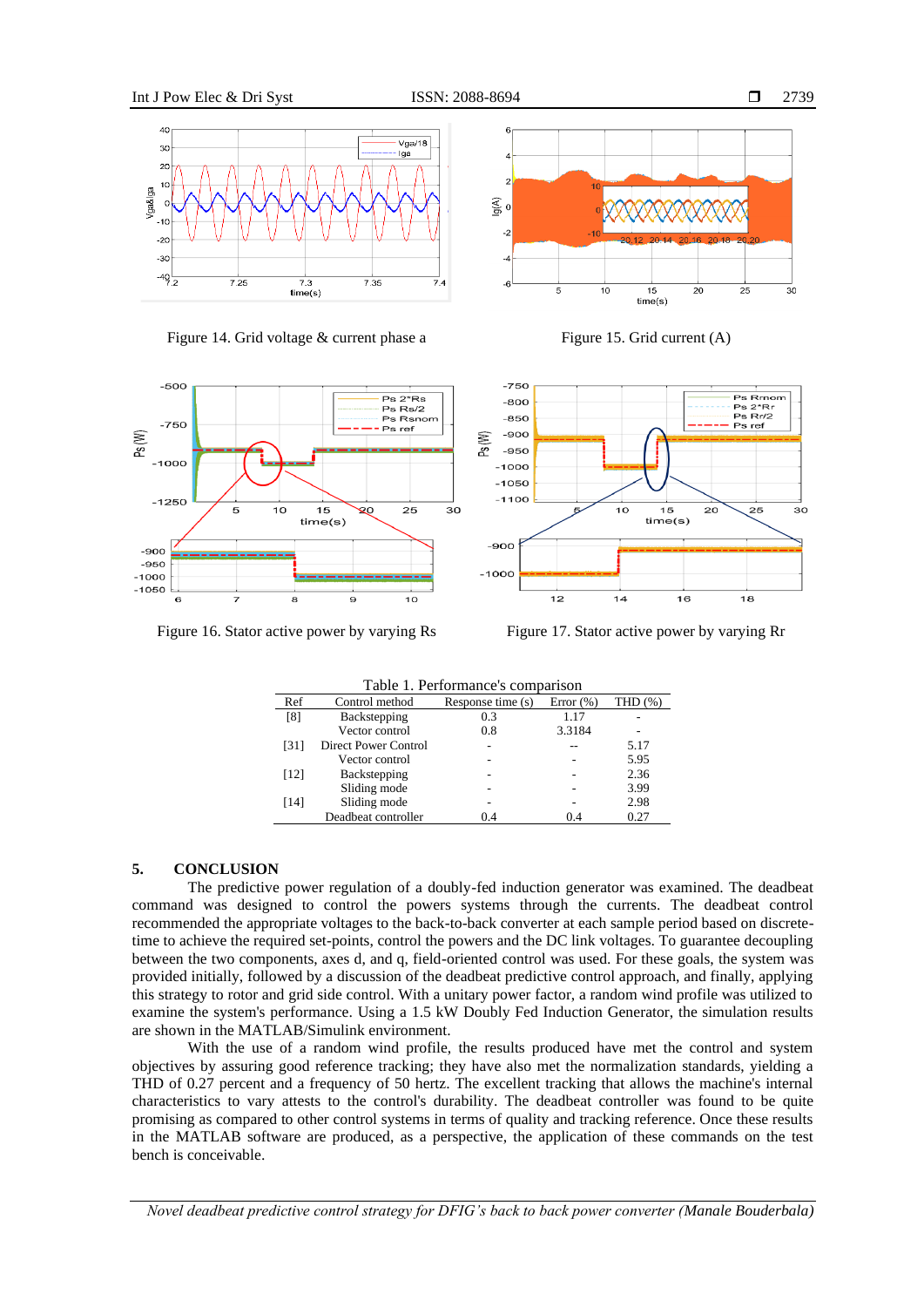# **REFERENCES**<br>[1] C. Emeksiz a

- [1] C. Emeksiz and B. Demirci, "The determination of offshore wind energy potential of Turkey by using novelty hybrid site selection method," *Sustain. Energy Technol. Assessments*, vol. 36, no. 100562, 2019, doi: 10.1016/j.seta.2019.100562.
- [2] B. Iea, "Morocco 2019," 2019. https://www.iea.org/reports/energy-policies-beyond-iea-countries-morocco-2019.
- [3] S. Sumathi, L. Ashok Kumar, and P. Surekha, "Solar PV and Wind Energy Conversion Systems," *Springer Link*, 2015.
- [4] S. Karad and R. Thakur, "Recent Trends of Control Strategies for Doubly Fed Induction Generator Based Wind Turbine Systems: A Comparative Review," *Archives of Computational Methods in Engineering*, vol. 28, no. 1, pp. 15-29, 2021, doi: 10.1007/s11831-019-09367-3.
- [5] S. Boubzizi, H. Abid, A. El hajjaji, and M. Chaabane, "Comparative study of three types of controllers for DFIG in wind energy conversion system," *Protection and Control of Modern Power Systems*, vol. 3, no. 1, pp. 1-12, 2018, doi: 10.1186/s41601-018- 0096-y.
- [6] M. Bouderbala *et al*., "Modeling and Power Controls of Wind Energy Conversion Systems Based on Doubly Fed Induction Generator," *6th International Renewable and Sustainable Energy Conference (IRSEC)*, 2018, pp. 1-6, doi: 10.1109/IRSEC.2018.8702959.
- [7] M. Elmahfoud, B. Bossoufi, M. Taoussi, N. El Ouanjli, and A. Derouich, "Comparative study between backstepping adaptive and field oriented controls for doubly fed induction motor," *European Journal of Electrical Engineering*, vol. 22, no. 3, pp. 209-221, 2020, doi: 10.18280/ejee.220302.
- [8] M. Taoussi, M. Karim, D. Hammoumi, C. E. Bekkali, B. Bossoufi and N. E. Ouanjli, "Comparative study between backstepping adaptive and field-oriented control of the DFIG applied to wind turbines," *International Conference on Advanced Technologies for Signal and Image Processing (ATSIP)*, 2017, pp. 1-6, doi: 10.1109/ATSIP.2017.8075592.
- [9] B. Bossoufi *et al*., "Rooted Tree Optimization for the Backstepping Power Control of a Doubly Fed Induction Generator Wind Turbine: dSPACE Implementation," *IEEE Access*, vol. 9, pp. 26512-26522, 2021, doi: 10.1109/ACCESS.2021.3057123.
- [10] H. A. Aroussi, E. M. Ziani, M. Bouderbala, and B. Bossoufi, "Enhancement of the direct power control applied to DFIG-WECS," *International Journal of Electrical and Computer Engineering IJECE*, vol. 10, no. 1, pp. 35-46, 2020, doi: 10.11591/ijece.v10i1.pp35-46.
- [11] A. Kadri, H. Marzougui, and F. Bacha, "Implementation of direct power control based on stator flux estimation using low-pass filter estimator for doubly fed induction generator–wind energy conversion system," *Proceedings of the Institution of Mechanical Engineers, Part I: Journal of Systems and Control Engineering*, vol. 233, no. 7, pp. 764-778, 2019, doi: 10.1177/0959651818818895.
- [12] Y. Ihedrane, C. El Bekkali, M. El Ghamrasni, S. Mensou, and B. Bossoufi, "Improved wind system using non-linear power control," *Indonesian Journal of Electrical Engineering and Computer Science*, vol. 14, no. 3, pp. 1148-1158, 2019, doi: 10.11591/ijeecs.v14.i3.pp1148-1158.
- [13] B. Sarsembayev, K. Suleimenov, B. Mirzagalikova and T. D. Do, "SDRE-Based Integral Sliding Mode Control for Wind Energy Conversion Systems," *IEEE Access*, vol. 8, pp. 51100-51113, 2020, doi: 10.1109/ACCESS.2020.2980239.
- [14] H. Lhachimi, Y. Sayouti, and Y. El Kouari, "Optimal improvement of direct power control strategy based on sliding mode controllers," *Computers & Electrical Engineering*, vol. 71, pp. 637-656, 2018, doi: 10.1016/j.compeleceng.2018.08.013.
- [15] J. Hu, K. Wai, and E. Cheng, "Predictive Control of Power Electronics Converters in Renewable Energy Systems," *energies*, vol. 10, no. 4, pp. 1-14, 2017, doi: 10.3390/en10040515.
- [16] K. N. W Liuping, S. Chai, D. Yoo, L. Gan, "PID and Predictive Control of Electrical Drives and Power Converters using Matlab/Simulink," *Wiley-IEEE Press*, 2015.
- [17] A. J. S. Filho and E. Ruppert, "Experimental results of deadbeat power control implementation for DFIG," *10th International Conference on Environment and Electrical Engineering,* 2011, pp. 1-4, doi: 10.1109/EEEIC.2011.5874670.
- [18] H. G. Khesht and M. Monfared, "Deadbeat direct power control for grid connected inverters using a full-order observer," 4th I*nternational Conference on Electric Power and Energy Conversion Systems (EPECS),* 2015, pp. 1-5, doi: 10.1109/EPECS.2015.7368540.
- [19] T. Ackermann, Wind Power in Power Systems Edited," John Wiley and Sons, 2012.
- [20] H. A. Aroussi, E. Ziani, M. Bouderbala and B. Bossoufi, "DPC & DNPC Applied To Wind Energy Converter System," *5th International Conference on Renewable Energies for Developing Countries (REDEC)*, 2020, pp. 1-6, doi: 10.1109/REDEC49234.2020.9163898.
- [21] G. Abad, J. López, M. A. Rodríguez, L. Marroyo, and G. Iwanski, "Doubly Fed Induction Machine: Modeling and Control for Wind Energy Generation," John Wiley and Sons, 2011.
- [22] T. S. L. V. Ayyarao, "Modified vector controlled DFIG wind energy system based on barrier function adaptive sliding mode control," *Protection and Control of Modern Power Systems*, vol. 4, no. 1, pp. 1-8, 2019, doi: 10.1186/s41601-019-0119-3.
- [23] M. Rahimi, "Coordinated control of rotor and grid sides converters in DFIG based wind turbines for providing optimal reactive power support and voltage regulation," *Sustainable Energy Technologies and Assessments*, vol. 20, pp. 47-57, 2017, doi: 10.1016/j.seta.2017.02.012.
- [24] V. Q. Binh, N. Algorithmes, and D. De, "Algorithmes de conception de lois de commande prédictives pour les systèmes de production d ' énergie," *Université Paris-Saclay Préparée à CentraleSupélec Communication,* 2017.
- [25] I. Rkik, M. El khayat, H. Hamidane, A. Ed-Dahhak, M. Guerbaoui, and A. Lachhab, "An intelligent lead-acid battery closed-loop charger using a combined fuzzy controller for PV applications," *E3S Web of Conferences*, vol. 297, no. 01033, pp. 1-8, 2021, doi: 10.1051/e3sconf/202129701033.
- [26] C. Edwards, T. Lombaerts and M. H. Smaili, "Lecture Notes in Control and Information Sciences: Preface," vol.399, 2010.
- [27] M. Bouderbala *et al.*, "Experimental Validation of Predictive Current Control for DFIG : FPGA Implementation," *electronics*, vol. 10, no. 21, pp. 1-15, 2021, doi: 10.3390/electronics10212670.
- [28] Z. Zhang, Z. Cui, Z. Zhang, R. Kennel and J. Rodríguez, "Advanced Control Strategies for Back-to-Back Power Converter PMSG Wind Turbine Systems," *IEEE International Symposium on Predictive Control of Electrical Drives and Power Electronics (PRECEDE)*, 2019, pp. 1-6, doi: 10.1109/PRECEDE.2019.8753366.
- [29] B. Manale, B. Badre, A. A. Hala, T. Mohammed, L. Ahmed and L. Petru, "DEADBEAT Control Applied toWind Power System," *5th International Conference on Renewable Energies for Developing Countries (REDEC)*, 2020, pp. 1-5, doi: 10.1109/REDEC49234.2020.9163601.
- [30] M. E. Achkar, R. Mbayed, G. Salloum, N. Patin and E. Monmasson, "Voltage Control of a Stand-Alone Cascaded Doubly Fed Induction Generator," *IEEE Transactions on Industrial Electronics*, vol. 66, no. 1, pp. 762-771, 2019, doi: 10.1109/TIE.2018.2856186.